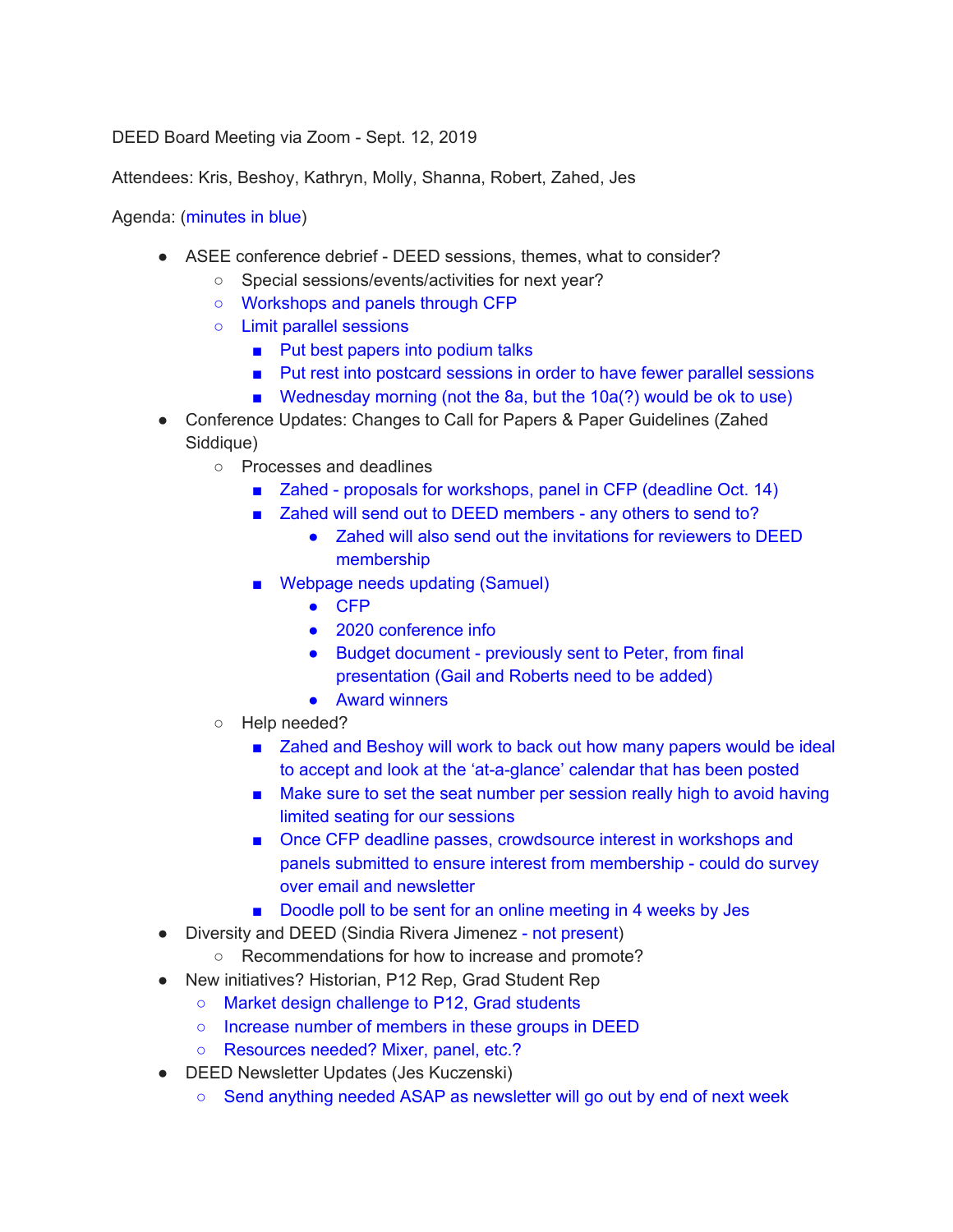- Will include an introduction to the officers and the CFP link
- Google email for deed ([asee.deed.officers@gmail.com\)](mailto:asee.deed.officers@gmail.com) has been changed over to Jes
- DEED Awards (Directors)
	- Essay format, topic, teams vs individual entries? (email sent this morning for discussion) - please review and send feedback to Kris and the other Directors
	- Outstanding service how to find nominees -new historian? Robert will reach out to Austin and discuss, put on agenda for next meeting
	- Best paper find rubrics, Bob is chair of subgroup for best paper
- Other business?
	- current proposed updates to the bylaws into a survey for dissemination through the list serve. [http://jmu.co1.qualtrics.com/jfe/form/SV\\_abpqQwLM5TUKTiJ](https://urldefense.proofpoint.com/v2/url?u=http-3A__jmu.co1.qualtrics.com_jfe_form_SV-5FabpqQwLM5TUKTiJ&d=DwMGaQ&c=iVyFbx9TtkoGWXYs40w9MA&r=wJCJqGKAYx7qgkzGUo8L2YAjgA1rvQLM2p7SH5zoo8c&m=1WV7oChzJHCk2gB8uXtP_5Z51JYpp-Tf63kUFiVn01s&s=dwz_3FALDVVaUUMz9PM4SROt6ckaJyDhPmvtgbRCT_M&e=) (Robert Nagel)
		- How to get all awards best paper, DEED Design Challenge multimedia, service - into the bylaws (business meeting, then send out link, like bylaws were updated this year)
	- Beshoy is part of the planning for the 2020 Town Hall, topic is: Engineer of 2020 he will let us know if he needs input or anything else from this board

# **Renaming the Student Essay Competition as – The DEED Design Vision Challenge (Kris Jaeger-Helton)**

Note: While thinking about various topics for the competition the team focused on Design, Education, Future and Creativity.

# **Who can Participate:**

Open to undergrads, grads

and design practitioners (?) - make it a category to keep student interest up/avoid students feeling like they are competing with practitioners

- Awards have been ~\$500 to cover cost of ASEE
- Rubrics developed previously, Corey should have
	- Consider if these need updating for new challenge as it changed format
- Timeline of submissions have been due in April

## **Topic Area:**

- Design disruptions (considering disruptions caused by technology and new design innovations and thinking about the future of technology)

- The idea is to have participants think about cutting edge or imminent design disruptions caused by technology, its effect in the present and the future

● Feedback is positive, topic is interested and still broad enough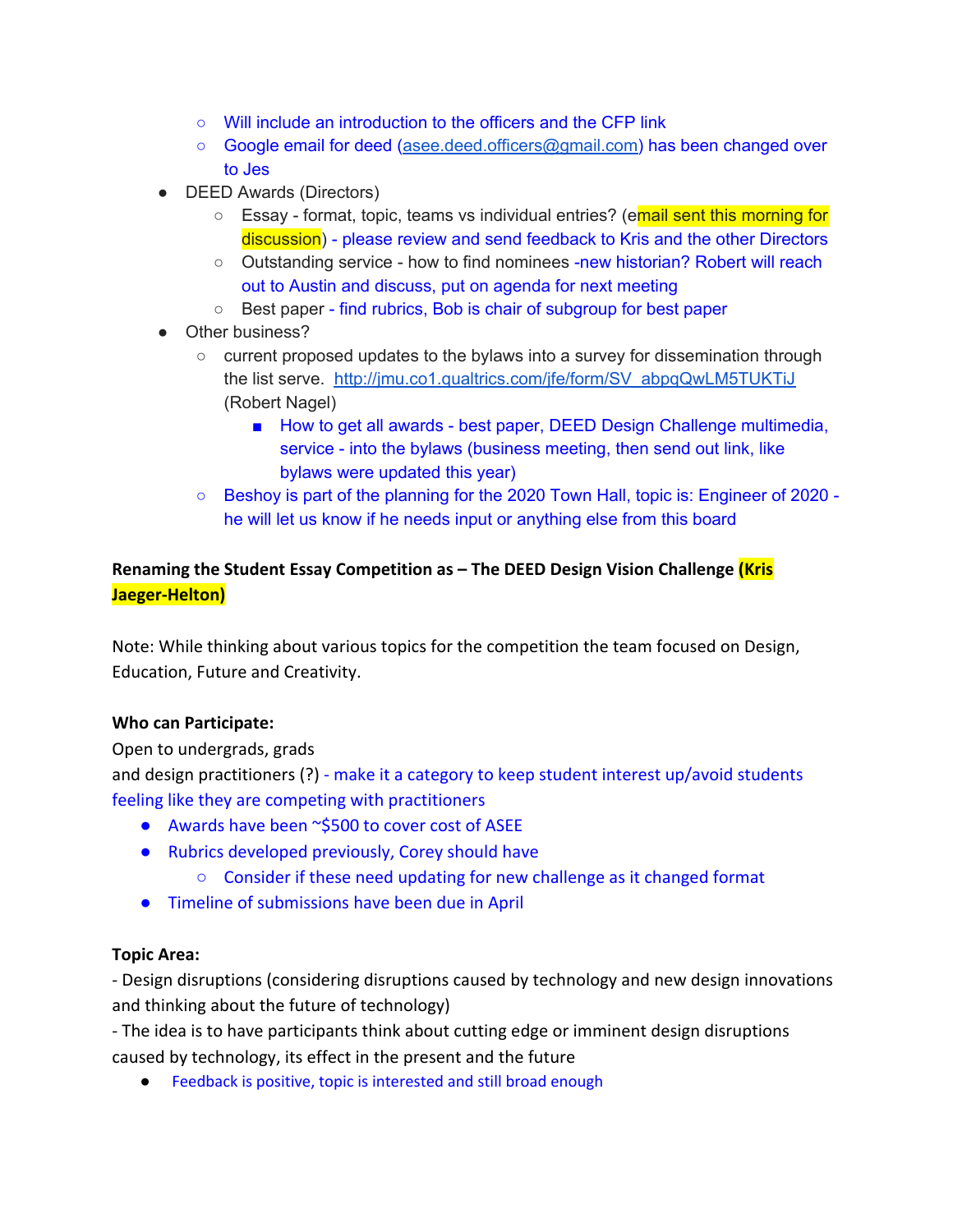- Participants outline and justify top design considerations - something they participants need to think about)

# **Terms and Definition for the DEED Vision Challenge:**

"*Disrupt*" as a term is falling out of favor, but the concept is still fresh, evolving, and relevant. *"Design Disruption"* refers to innovative elements that affect people and things, not just how business is done.

The term *[disruptive innovation](https://www.interaction-design.org/literature/topics/disruptive-innovation)* refers to a new product or service that is so incredibly powerful that it changes a market completely or creates a brand new market [1].

*[Disruptive innovation](http://www.claytonchristensen.com/key-concepts/)*, originally coined by Harvard Business School's Clayton Christensen, refers to the process in which a product or service creates a new market and displaces established competitors [2].

- [1] <https://www.interaction-design.org/literature/article/the-death-of-disruptive-innovation-in-design>
- [2] <https://blog.prototypr.io/disruption-by-design-66cf9bc300c5>



## **Examples:**

Photo processing à Digital images Maps à Navigation systems Manufacturing & Assembly à 3D printing